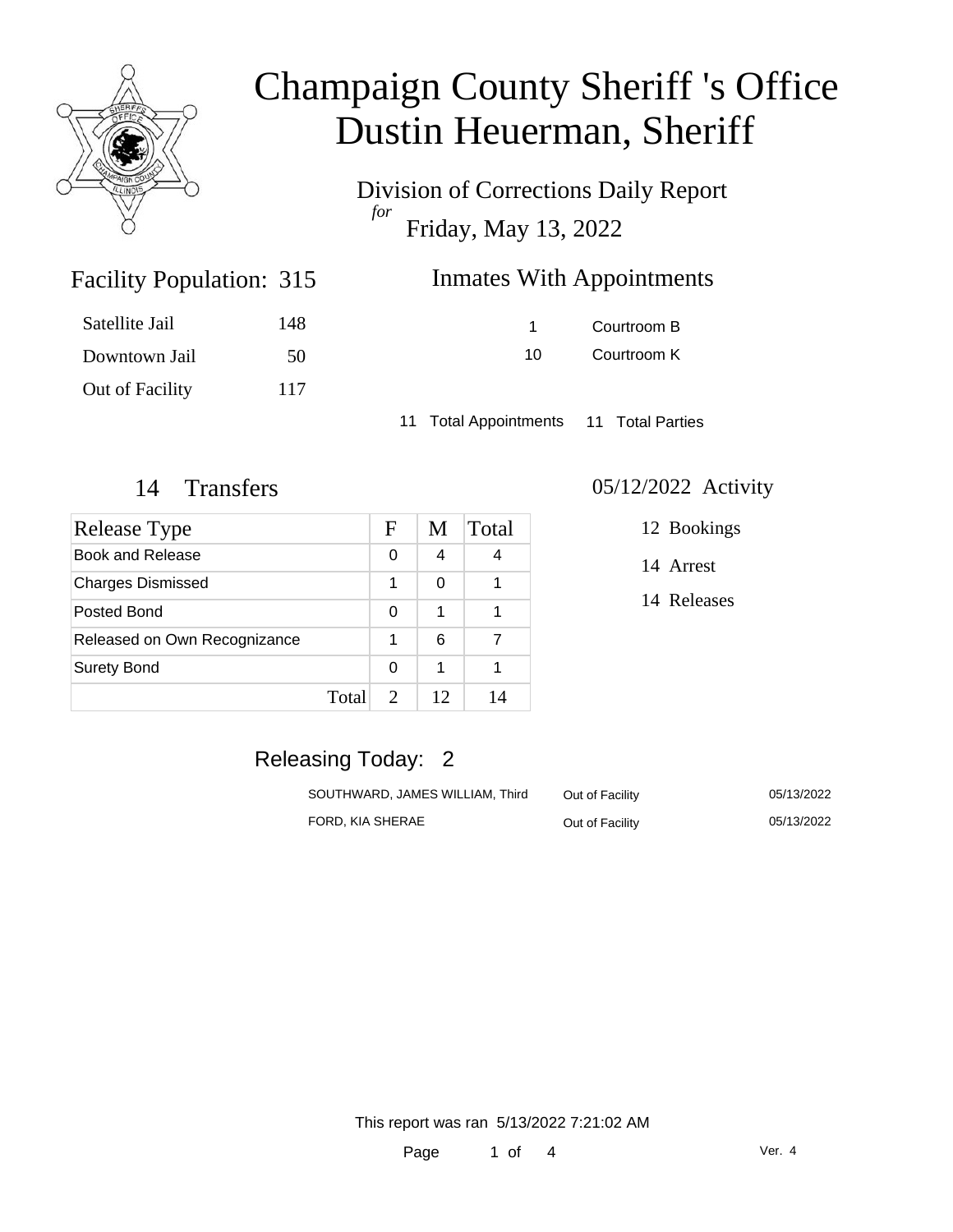

Division of Corrections Daily Report *for* Friday, May 13, 2022

### Custody Status Count

- Civil Sentenced CCCC 1
- Electronic Home Dentention 21
	- Felony Arraignment 7
		- Felony Other 2
	- Felony Pre-Sentence 7
		- Felony Pre-Trial 242
	- Felony Pre-Trial DUI 5
	- Felony Sentenced CCSO 6
	- Felony Sentenced IDOC 6
		- Hold Other 3
	- Misdemeanor Arraignment 2
		- Misdemeanor Pre-Trial 6
			- Petition to Revoke 2
			- Remanded to DHS 5
				- Total 315

This report was ran 5/13/2022 7:21:02 AM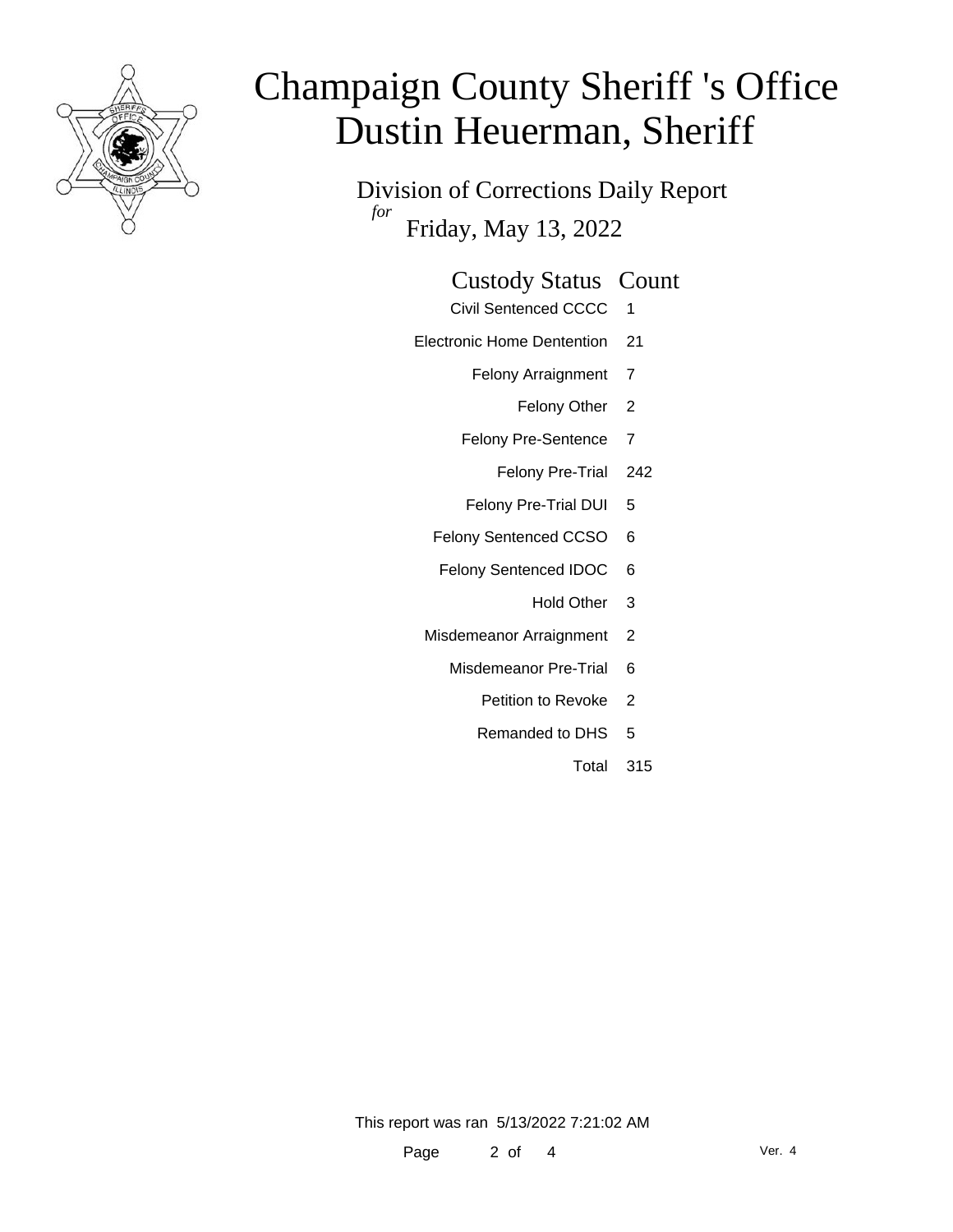

Division of Corrections Daily Report *for* Friday, May 13, 2022

### Inmates With Appointments

| Jailing Party Name           | Location    | Number of Records / Node |
|------------------------------|-------------|--------------------------|
| BARTLEY, BRAYDEN KENNETH     | Courtroom K | 1 / Satellite Jail       |
| BECKETT, JUSTIN EUGENE       | Courtroom K | 1 / Satellite Jail       |
| <b>BOOKER, JALEN M</b>       | Courtroom K | 1 / Satellite Jail       |
| <b>BRADDOCK, MICHAEL LEE</b> | Courtroom K | 1 / Satellite Jail       |
| <b>GOOD, BRITTANY ROBIN</b>  | Courtroom K | 1 / Satellite Jail       |
| <b>GRADY, JAMES LAMAR</b>    | Courtroom K | 1 / Satellite Jail       |
| HAYDEN, VERONICA MARIA       | Courtroom K | 1 / Satellite Jail       |
| RIVERA, ANDRIANNA LEANN      | Courtroom K | 1 / Satellite Jail       |
| RUSSELL, TONY LAWRENCE       | Courtroom K | 1 / Satellite Jail       |
| TAYLOR, STANLEY JAMES        | Courtroom B | 1 / Satellite Jail       |
| <b>WELLS, NAPOLEON</b>       | Courtroom K | 1 / Satellite Jail       |

### **Transfers**

| ABDALLAH, GHAITH MOHAMMAD         | Released on Own Recognizance | Satellite Jail  |
|-----------------------------------|------------------------------|-----------------|
| ARREOLA-NAVA, JOSE                | <b>Surety Bond</b>           | Satellite Jail  |
| BREWER, JOHN BENARD               | Released on Own Recognizance | Satellite Jail  |
| <b>BRUMFIELD, JACKIE LEE</b>      | Posted Bond                  | Satellite Jail  |
| COCHRANE, STORM JAMES             | Released on Own Recognizance | Satellite Jail  |
| CONCEPCION-ROMAN, MOISES          | Released on Own Recognizance | Satellite Jail  |
| HERNANDEZ-GALIOTE, LIBORIO        | Book and Release             | Out of Facility |
| JACKSON, JEREMY THOMAS            | Book and Release             | Out of Facility |
| <b>MARTIN, TONI LEANE</b>         | Released on Own Recognizance | Satellite Jail  |
| MCGEE, MALCOM M                   | Released on Own Recognizance | Satellite Jail  |
| PAINE, RONNIE RAY JR, Junior      | Book and Release             | Out of Facility |
| TERRY, CHEYENNE MICHELLE          | <b>Charges Dismissed</b>     | Satellite Jail  |
| <b>WASHINGTON, TRESEAN LAMARR</b> | Released on Own Recognizance | Satellite Jail  |
| <b>WILSON, DYVONTE EARL</b>       | <b>Book and Release</b>      | Out of Facility |

This report was ran 5/13/2022 7:21:02 AM